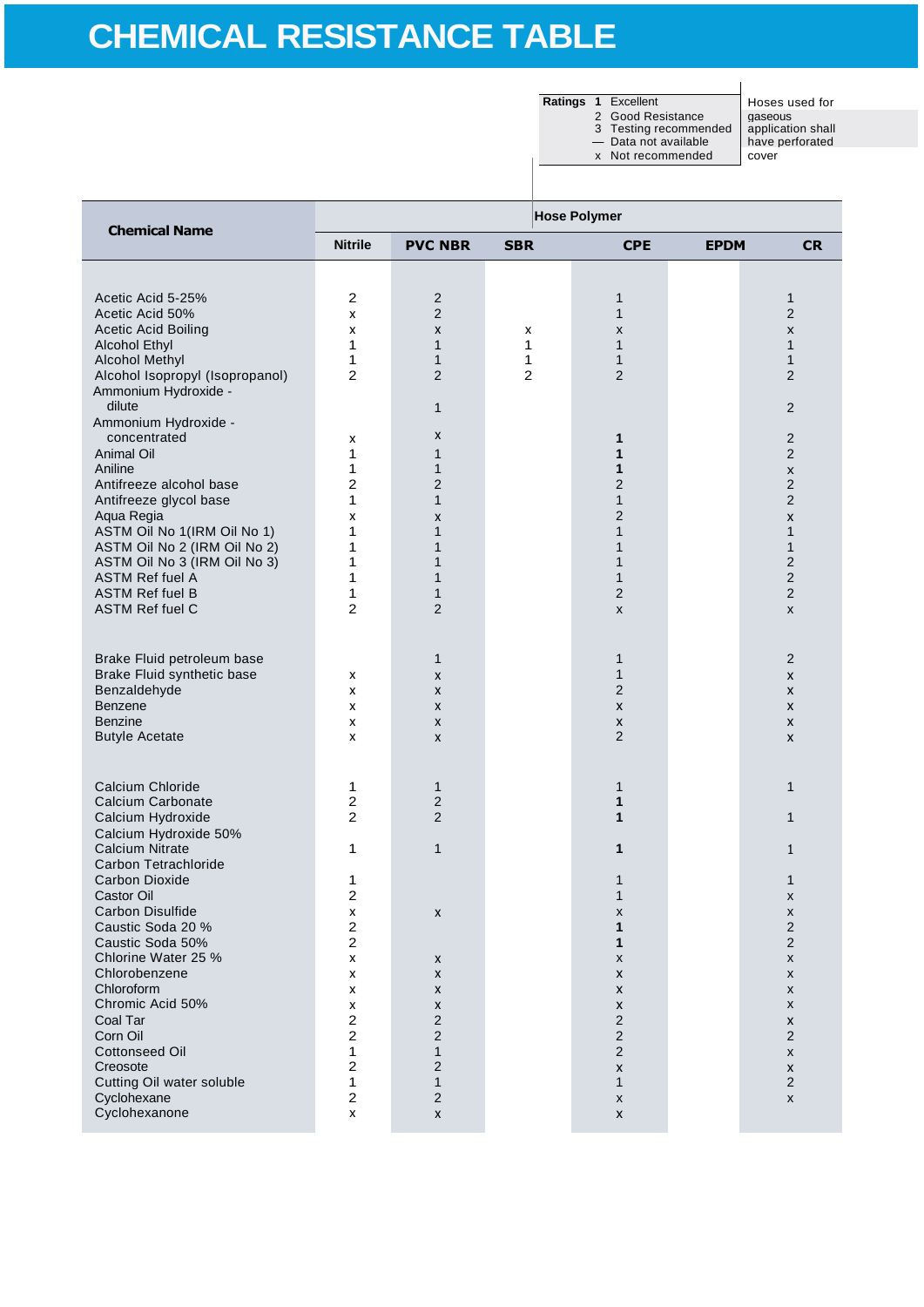**Ratings** 1 Excellent 2 Good Resistance

3 Testing recommended

— Data not available x Not recommended

| <b>Chemical Name</b>                                  | <b>Hose Polymer</b> |                                |            |                                |                         |                              |  |
|-------------------------------------------------------|---------------------|--------------------------------|------------|--------------------------------|-------------------------|------------------------------|--|
|                                                       | <b>Nitrile</b>      | <b>PVC NBR</b>                 | <b>SBR</b> | <b>CPE</b>                     | <b>EPDM</b>             | <b>CR</b>                    |  |
| $\overline{0}$                                        |                     |                                |            |                                |                         |                              |  |
| Decalin                                               | 2                   | $\overline{2}$                 | x          | 2                              | x                       | X                            |  |
| Developing Fluid - Hypo                               |                     |                                |            | $\mathbf{1}$                   | x                       | $\overline{2}$               |  |
| Dibutyl Phthalate                                     | X                   | x                              | x          | 2                              | x                       | X                            |  |
| <b>Diesel Fuel</b>                                    | $\overline{2}$      | $\mathbf{1}$                   | x          | $\overline{c}$                 | x                       | $\overline{2}$               |  |
| Diethyl Amine<br>Diethylene Glycol                    | $\overline{2}$<br>1 | $\overline{c}$<br>$\mathbf{1}$ | x<br>1     | $\overline{c}$<br>$\mathbf{1}$ | x<br>$\mathbf 1$        | X<br>$\mathbf{1}$            |  |
| Dimethyle Formamide                                   | x                   | X                              | X          | X                              | x                       | X                            |  |
| Dioctyle Phthalate                                    | $\star$             | $\overline{\mathsf{x}}$        | X.         | $\mathsf{X}$                   | $\overline{\mathsf{x}}$ | X                            |  |
| Dioctyle Sebacate                                     | x                   | X                              | X          | X                              | X                       | x                            |  |
| Ε                                                     |                     |                                |            |                                |                         |                              |  |
| <b>Ethyle Acetate</b>                                 | X                   | X                              | x          | X                              | x                       | X                            |  |
| Ethyle Acetoacetate                                   | x                   | X                              | x          | $\pmb{\mathsf{x}}$             | x                       | X                            |  |
| Ethylene Dichloride                                   | x                   | X                              | x          | X                              | x                       | X                            |  |
| <b>Ethylene Glycol</b><br><b>Ethyl Alcohol</b>        | $\mathbf{1}$<br>1   | $\mathbf{1}$<br>$\mathbf{1}$   | 1<br>1     | $\mathbf{1}$<br>$\mathbf{1}$   | $\mathbf{1}$<br>1       | $\mathbf{1}$<br>$\mathbf{1}$ |  |
| Esters                                                | X                   | X                              | x          | X                              | x                       | X                            |  |
| F                                                     |                     |                                |            |                                |                         |                              |  |
|                                                       |                     |                                |            |                                |                         |                              |  |
| Ferric Chloride 5% agitated<br>Ferric Chloride 10 %   | $\overline{2}$<br>1 | $\overline{2}$<br>$\mathbf{1}$ | x<br>X     | 2<br>2                         | x                       | 2<br>X                       |  |
| Ferrous Sulphate 10%                                  | $\overline{2}$      | $\overline{2}$                 | x          | $\overline{2}$                 | x<br>x                  | X                            |  |
| Formaldehyde                                          | $\pmb{\times}$      | $\pmb{\mathsf{x}}$             | x          | $\pmb{\mathsf{x}}$             | x                       | X                            |  |
| Formic Acid                                           | x                   | X                              | x          | X                              | x                       | X                            |  |
| Freon 12                                              | use A.C.            | hose only                      | x          | X                              | x                       | X                            |  |
| Freon 134 a                                           | use A.C.            | hose only                      | X          | X                              | x                       | X                            |  |
| G                                                     |                     |                                |            |                                |                         |                              |  |
| <b>Gas Natural</b>                                    | X                   | X                              | X          | X                              | x                       | X                            |  |
| Gasohol                                               | $\overline{c}$      | $\overline{c}$                 | X          | X                              | x                       | $\overline{2}$               |  |
| <b>Gasoline Aviation</b><br><b>Glycol FR Fluids</b>   | $\overline{c}$<br>1 | $\overline{2}$<br>$\mathbf{1}$ | x          | X                              | x                       | X                            |  |
| Glycerene                                             | 1                   | 1                              | X<br>1     | X<br>$\mathbf{1}$              | x<br>1                  | X<br>1                       |  |
|                                                       |                     |                                |            |                                |                         |                              |  |
| н                                                     |                     |                                |            |                                |                         |                              |  |
| Heptane<br>Hexane                                     | 1<br>1              | 1<br>$\mathbf{1}$              | x<br>x     | 1<br>$\mathbf{1}$              | x<br>x                  | X<br>X                       |  |
| Hydraulic Fluids std                                  |                     |                                |            |                                |                         |                              |  |
| petroleum base                                        | 1                   | $\mathbf{1}$                   | x          | 1                              | x                       | 2                            |  |
| Hydraulic Fluids water -                              |                     |                                |            |                                |                         | $\overline{A}$               |  |
| glycol base                                           | 1                   | 1                              | 1          | $\mathbf{1}$                   | 1                       |                              |  |
| Hydrochloric Acid -<br>dilute                         | X                   | X                              | x          | 2                              | x                       | 2                            |  |
| Hydrochloric Acid -                                   |                     |                                |            |                                |                         |                              |  |
| concentrated 37 %                                     | х                   | x                              | х          | 1                              | x                       | X                            |  |
| Hydrogen                                              | 1                   | 1                              | 1          | 1                              | 1                       | $\mathbf{1}$                 |  |
| Hydrogen Peroxide - dilute 30 %                       | 2                   | X                              | х          | 1                              | X                       | X                            |  |
| <b>Hyapoid Gas</b>                                    | 1                   | $\mathbf{1}$                   | X          | X                              | x                       | X                            |  |
|                                                       |                     |                                |            |                                |                         |                              |  |
| Ink                                                   | 1                   | 1                              | х          | 2                              | x                       | X                            |  |
| Insulating Oil (Transformer Oil)<br><b>Iso Octane</b> | 1<br>1              | 1<br>1                         | x<br>X     | $\overline{2}$<br>$\mathbf{1}$ | x<br>x                  | 2<br>$\overline{\mathbf{c}}$ |  |
| Is° Propyl Alcohol                                    | 2                   | $\overline{2}$                 | 3          | $\mathbf{1}$                   | $\mathbf{1}$            | $\mathbf{1}$                 |  |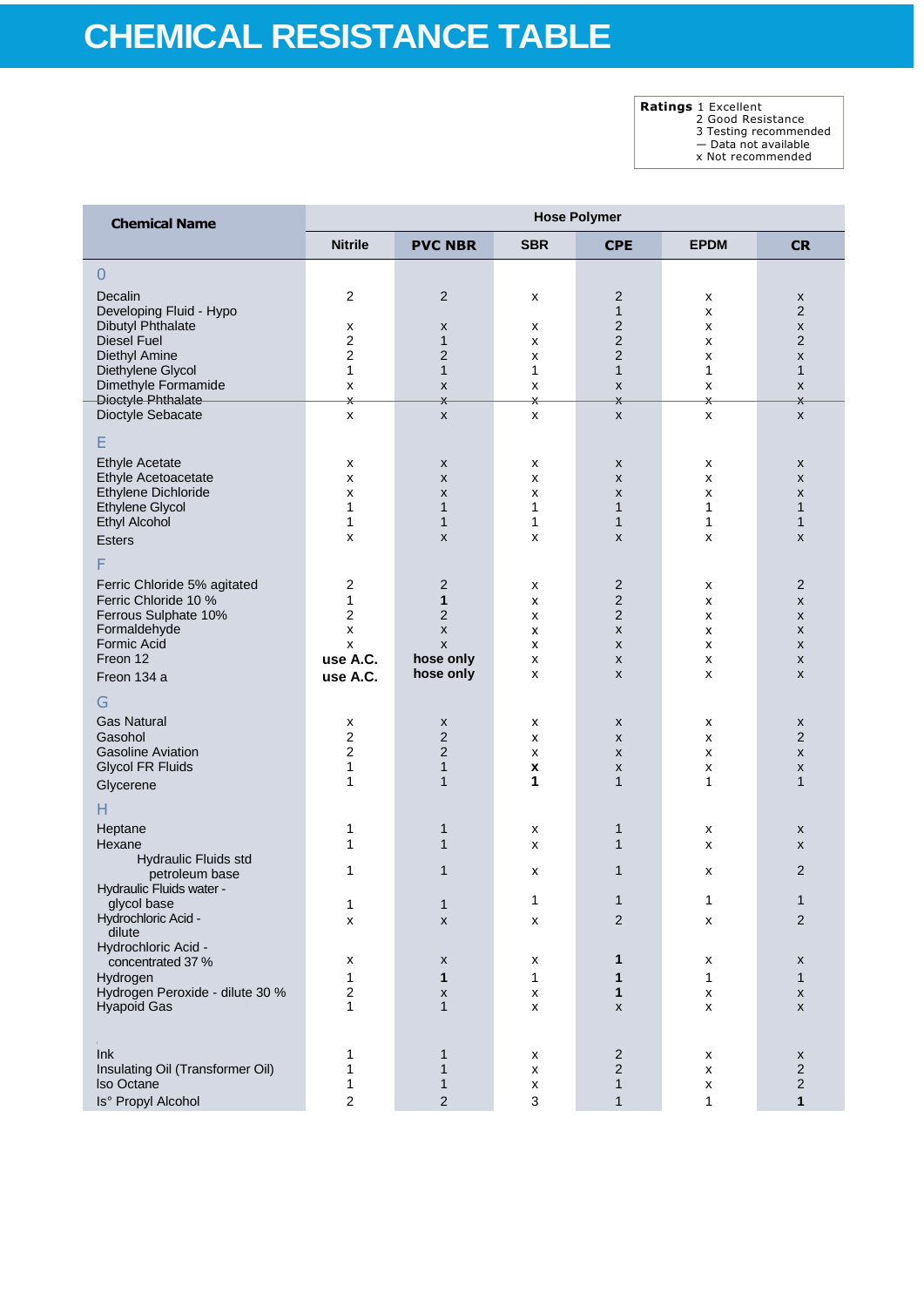**Ratings** 1 Excellent 2 Good Resistance

3 Testing recommended

— Data not available

x Not recommended

| <b>Chemical Name</b>                                  | <b>Hose Polymer</b>     |                               |                    |                                  |                |                                           |
|-------------------------------------------------------|-------------------------|-------------------------------|--------------------|----------------------------------|----------------|-------------------------------------------|
|                                                       | <b>Nitrite</b>          | <b>PVC NBR</b>                | <b>SBR</b>         | <b>CPE</b>                       | <b>EPDM</b>    | <b>CR</b>                                 |
|                                                       |                         |                               |                    |                                  |                |                                           |
| K                                                     |                         |                               |                    |                                  |                |                                           |
| Kerosene                                              | 1                       | $\mathbf{1}$                  | x                  | $\mathbf{1}$                     | x              | $\overline{2}$                            |
| Ketones                                               | x                       | x                             | x                  | $\pmb{\times}$                   | x              | X                                         |
| Methylene Dichloride                                  | x                       | X                             | x                  | X                                | x              | X                                         |
| Methyl Isobutyl Ketone (MIBK)<br>Motor Oil            | x<br>1                  | X<br>1                        | x<br>x             | $\overline{2}$<br>2              | X<br>X         | x<br>$\overline{2}$                       |
| Mineral Oil                                           | 1                       | $\mathbf{1}$                  | X                  | $\overline{2}$                   | X              | $\overline{2}$                            |
|                                                       |                         |                               |                    |                                  |                |                                           |
| Lactic Acid                                           | x                       | x                             | x                  | $\mathbf{1}$                     | X              | $\mathbf{1}$                              |
| Light Grease                                          | 1                       | 1                             | x                  |                                  | X              | x                                         |
| Lecithin                                              | x                       | x                             | x                  | X                                | X              | $\overline{2}$                            |
| Linseed Oil                                           | 1<br>1                  | $\mathbf{1}$<br>$\mathbf{1}$  | x                  | $\pmb{\times}$<br>$\overline{2}$ | X              | X<br>3                                    |
| Lubricating Oil (SAE 10,20,30,40,50)                  |                         |                               | x                  |                                  | X              |                                           |
| rvi                                                   |                         |                               |                    |                                  |                |                                           |
| <b>Mahine Oil</b>                                     | 1                       | $1\,$                         | x                  | 3                                | x              | X                                         |
| Magnesium Hydroxide                                   | $\overline{2}$          | $\overline{2}$                | x                  | $\mathbf{1}$                     | $\overline{2}$ | $\mathbf{1}$                              |
| Methanol / Methyl Alcohol                             | 1                       | $\mathbf{1}$                  | $\mathbf{1}$       | $\mathbf{1}$                     | 1              | $\mathbf{1}$                              |
| Methyl Acetate<br>Methyl Acrylate                     | x<br>x                  | X<br>X                        | x<br>x             | $\pmb{\times}$<br>$\pmb{\times}$ | x<br>x         | x<br>x                                    |
| Methyl Ethyl ketone (MEK)                             | x                       | X                             | X                  | 2                                | X              | X                                         |
| Methylene Dichloride                                  | x                       | X                             | x                  | $\pmb{\times}$                   | x              | X                                         |
| Methyl Isobutyl Ketone (MIBK)                         | x                       | X                             | x                  | 2                                | x              | X                                         |
| N                                                     |                         |                               |                    |                                  |                |                                           |
| Naphtha                                               | x                       | x                             | x                  | X                                | X              | X                                         |
| Naphthalene (Camphor)                                 | x                       | x                             | x                  | X                                | x              | X                                         |
| <b>Nickel Plating Solution</b>                        | 2                       | $\overline{2}$                | x                  |                                  | x              | $\overline{2}$                            |
| Nitric Acid - dilute                                  | X                       | X                             | x                  | 3                                | x              | X                                         |
| Nitric Acid - concentrated                            | X                       | x                             | x                  | X                                | X              | X                                         |
| Nitrogen                                              | 1                       | $\overline{2}$                | 1                  | $\mathbf{1}$                     | $\mathbf 1$    | 1                                         |
| Nitromethane<br>N-Octane                              | $\pmb{\mathsf{x}}$<br>1 | X<br>$\overline{2}$           | x<br>x             | $\overline{2}$<br>$\mathbf{1}$   | x<br>x         | X<br>X                                    |
|                                                       |                         |                               |                    |                                  |                |                                           |
| $\cup$                                                |                         |                               |                    |                                  |                |                                           |
| Oil Crude                                             | 2                       | $\overline{2}$                | x                  | 2                                | x              | x                                         |
| Oleic Acid                                            | $\overline{2}$          | $\overline{2}$                | 2                  | $\mathbf{1}$                     | 2              | $\overline{2}$                            |
| Olive Oil<br>Oils (SAE upto 95 degree C)              | $\overline{2}$<br>1     | $\overline{2}$<br>$\mathbf 1$ | X<br>3             | $\overline{2}$<br>2              | x<br>X         | $\pmb{\times}$<br>$\overline{\mathbf{c}}$ |
|                                                       |                         |                               |                    |                                  |                |                                           |
|                                                       |                         |                               |                    |                                  |                |                                           |
| Paint Solvent                                         | x                       | x                             | x                  | $\pmb{\mathsf{X}}$               | X              | X                                         |
| Paint Thinner (Ducco)                                 | x                       | X                             | X                  | $\pmb{\mathsf{X}}$               | X              | $\pmb{\times}$                            |
| Palm Oil<br>Paraffin Oil                              | 1<br>1                  | 1<br>$\mathbf{1}$             | X<br>X             | $\mathsf{2}\,$<br>$\overline{2}$ | X<br>x         | $\overline{2}$<br>$\overline{2}$          |
| Perchloric Acid                                       | x                       | $\pmb{\times}$                | X                  | $\pmb{\times}$                   | X              | $\pmb{\times}$                            |
| Perchloroethylene                                     | x                       | X                             | X                  | $\pmb{\mathsf{X}}$               | X              | $\pmb{\times}$                            |
| Phenol (Carbolic Acid)                                | X                       | X                             | x                  | $\overline{2}$                   | X              | X                                         |
| Phosphate Ester                                       | X                       | X                             | X                  | $\overline{2}$                   | X              | $\pmb{\times}$                            |
| Phosphoric Acid - dilute                              | $\overline{c}$          | $\mathsf{2}\,$                | X                  | $\mathsf{2}\,$                   | X              | $\mathsf{2}$                              |
| Phosphoric Acid - concentrated<br>Phosphoric Acid 50% | x                       | X                             | x                  | X<br>$\overline{2}$              | X              | x<br>$\overline{2}$                       |
| Plating Solution Chrome                               | X<br>x                  | X<br>X                        | X<br>x             | $\pmb{\mathsf{X}}$               | X<br>X         | $\pmb{\times}$                            |
| Plating Solution Nickel                               | 2                       | $\overline{\phantom{a}}$      | $\overline{a}$     |                                  | $\blacksquare$ |                                           |
| Potassium Hydroxide                                   | $\overline{2}$          | $\overline{2}$                | x                  | 3                                | 2              | 3                                         |
| Propylene Glycol                                      | $\mathbf{1}$            | 1                             | X                  | $\mathbf{1}$                     | $\mathbf 1$    | 1                                         |
| Pyridine                                              | $\pmb{\times}$          | $\pmb{\mathsf{X}}$            | $\pmb{\mathsf{x}}$ | $\pmb{\mathsf{X}}$               | X              | X                                         |